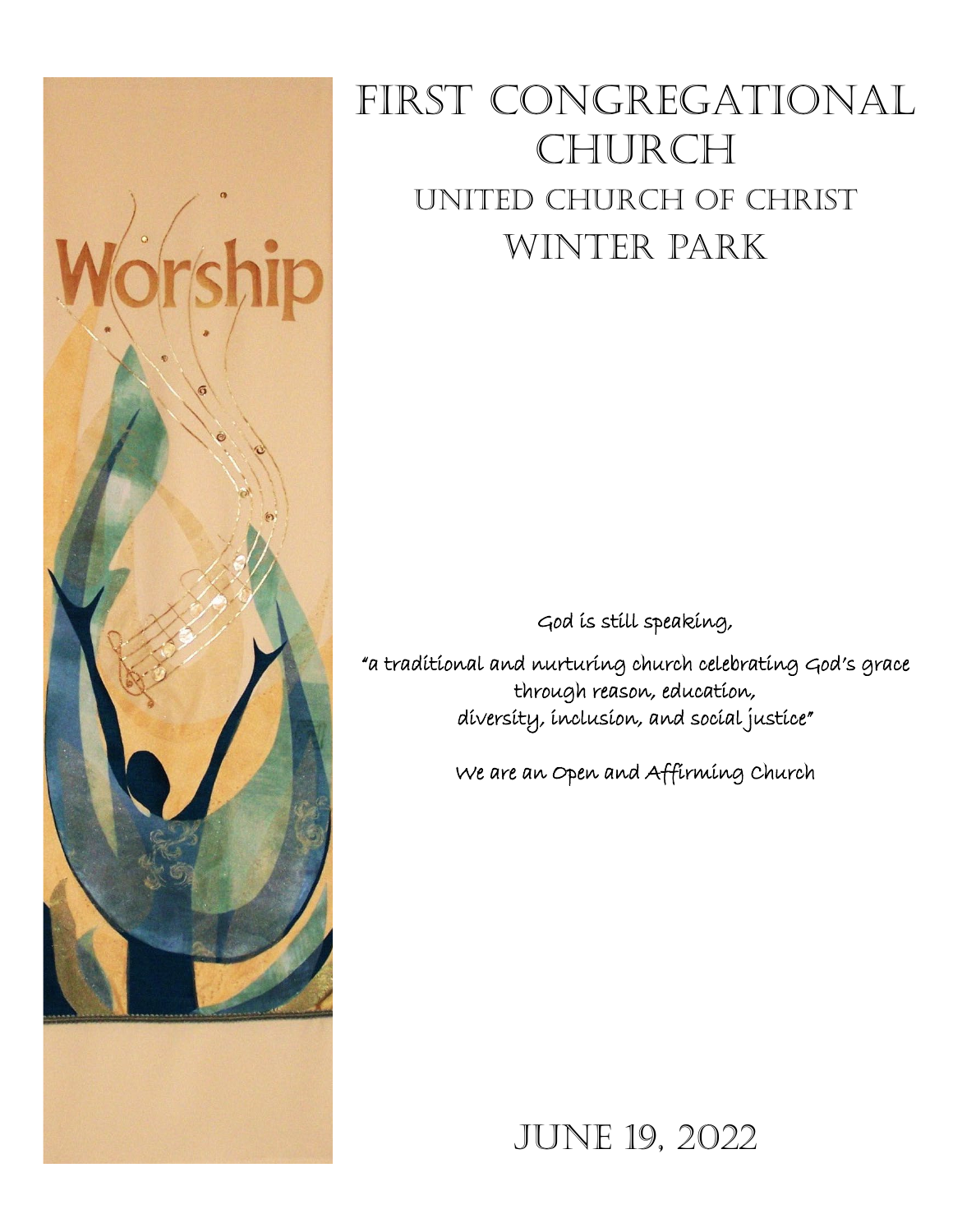# WELCOME

# *This is the day that the Lord has made! Let us rejoice because we are glad to be here!*



Sign the red attendance pad that is located in the pew seat near the center aisle and pass it to the next person.

We want to know that you were here!

|                                            |                             | So that we may get to know you be for and minister to you more effectively.<br>please complete this card and place it in the offering plate. Thank you? |                                                           |
|--------------------------------------------|-----------------------------|---------------------------------------------------------------------------------------------------------------------------------------------------------|-----------------------------------------------------------|
| <b>TIME</b>                                |                             | <b>Charles Brown</b>                                                                                                                                    | <b>IN EAST CREEK WITH</b><br>APPLICABLE                   |
| Der Usse Det Dens.<br><b>CALIFACTURERS</b> |                             |                                                                                                                                                         | <b>Throughouse</b>                                        |
| $\frac{1}{2}$                              | <b>Believerstadten</b>      |                                                                                                                                                         |                                                           |
| <b>Countries can sime</b>                  | <b>Thomas H</b>             |                                                                                                                                                         |                                                           |
| <b>Tours</b>                               | <b>County</b>               |                                                                                                                                                         | <b>TRESPASSMENT OF</b><br><b>SHAW A FIGURE</b>            |
| <b>SERVICE COMPA</b><br><b>Children</b>    | Civic Lines I learn 1 learn | <b>STATISTICS</b>                                                                                                                                       | <b>E. WHAT HE IN 2010 POW</b><br>China's skills, mass and |
| <b>Show</b>                                | <b>See New</b>              | c                                                                                                                                                       | 1 совмена<br>receive Africa Area L.                       |
| <b>Signal</b>                              | <b>Service</b><br>--        | m                                                                                                                                                       | <b>I Calab</b>                                            |

Visitors may complete a "Let's Get Acquainted" card, located in the pew racks, and place the card in the offering plate.

We are here to answer your questions!

#### ♥

SILENCE your technology but still "check-in" and use social media and share our website and portions of our worship that inspire you!

#### ♥

Continue to help us reduce our carbon footprint. If you are not receiving the bulletin via email, and would like to, please contact the church office – 407-647-2416.

The bulletin can also be found on our website, fccwp.org. Go to the tab labeled "Bulletin" and locate the appropriate pdf file.

### ♥

*Continue to open up your 'What's Happening' newsletter emails to keep up-to-date on all of the weekly and monthly events. Or visit our website at [www.fccwp.org](http://www.fccwp.org/) .There is a lot happening in the life of this church and you do not want to miss a thing!*

#### ♥

If you have a **prayer need or a joy to share**, please fill out the white prayer request card located in the pew pockets and drop it in the collection plate. We will place your prayer need on our confidential prayer chain. If you wish to have a joy or a need announced in church, permission must be given by calling the church office.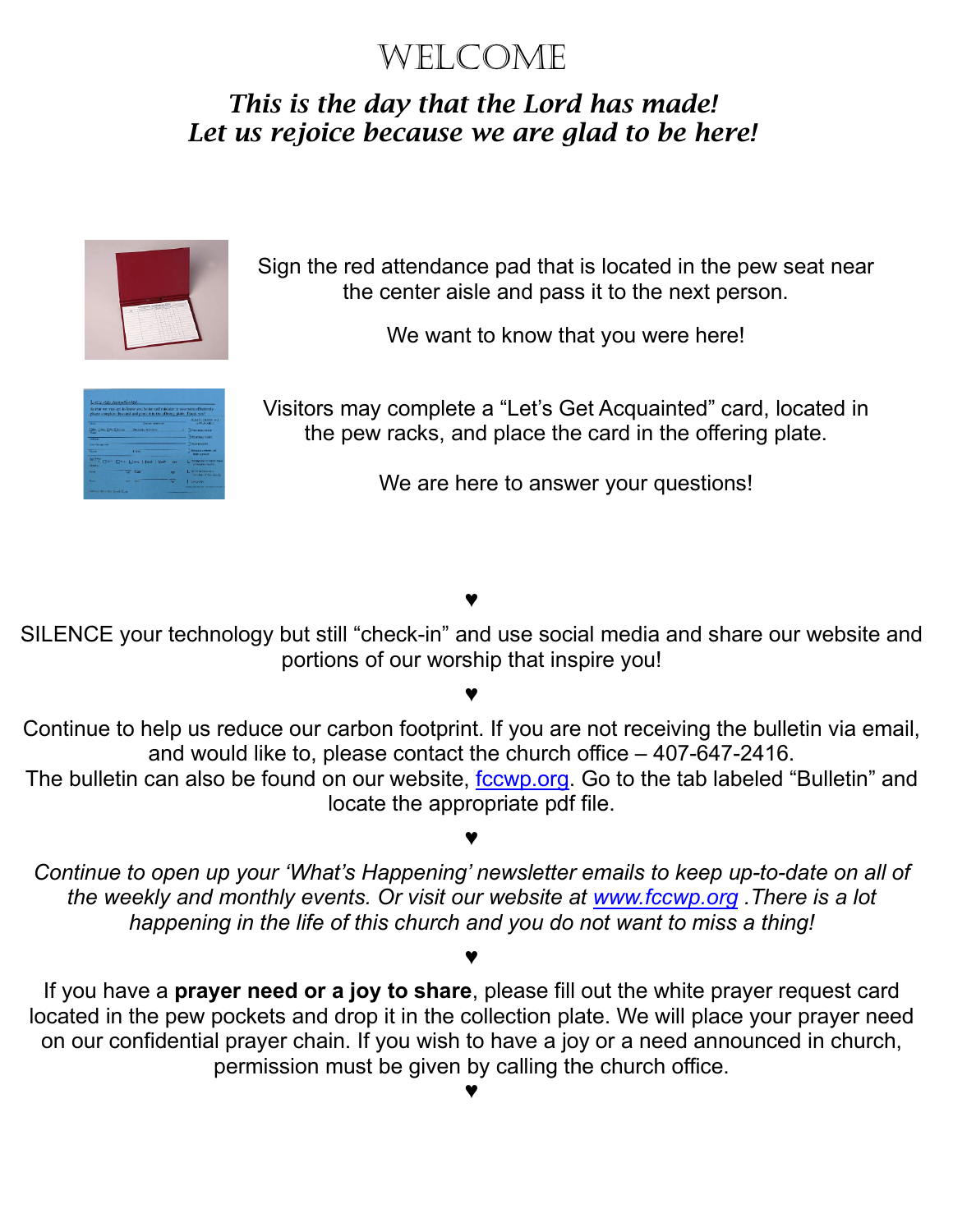Kindly silence all cell phones during worship **All with the Stand Windes** All who are able to do so comfortably, please stand

# *Preparing to Hear God's Word*

#### *WELCOME* Dr. Phil Toal

*INTROIT* The Summan Structure of the Moon and Morgan Lewis/Nancy Hamilton Jazz Ensemble Vocals: Michelle Amato, Piano: Ed Krout, Bass: Chuck Archard

*RESPONSIVE CALL TO WORSHIP* MS. Magen Vallillo

\* OPENING HYMN **Things Bright and Beautiful** Things Bright and Beautiful All

\* O*PENING PRAYER* Dr. Toal

*PASSING OF THE PEACE*

*YOUNG CHURCH* Ms. Kerry Weisner

#### *"The Lord's Prayer or Prayer of Our Savior"*

*\*\**

*Children will leave worship for outside Sunday school activities. Children may be picked up outside by the playground, by a parent, immediately following worship. Please check your child out with the teacher. (In case of inclement weather, children may be picked up in the Fellowship Hall.) Children will only be released to the parent.* **There is no childcare this week.**

*SONG OF SUPPORT*

*Jesus loves me! This I know, for the Bible tells me so.*  Little ones to him belong; they are weak, but he is strong. *Yes, Jesus loves me! Yes, Jesus loves me! Yes, Jesus loves me! The Bible tells me so.*

| <b>HEBREW</b><br>Leader:<br>People: | This is the Word of God.<br><b>Thanks be to God</b> | Psalm 22:19-28                              | Dr. Toal         |
|-------------------------------------|-----------------------------------------------------|---------------------------------------------|------------------|
| <b>SPECIAL MUSIC</b>                |                                                     | "Lost in the Stars"<br><b>Jazz Ensemble</b> | <b>Kurt Weil</b> |
| <b>GOSPEL</b><br>Leader:<br>People: | This is the Word of God.<br><b>Thanks be to God</b> | Luke 8:26-39                                | Ms. Vallillo     |
|                                     |                                                     |                                             |                  |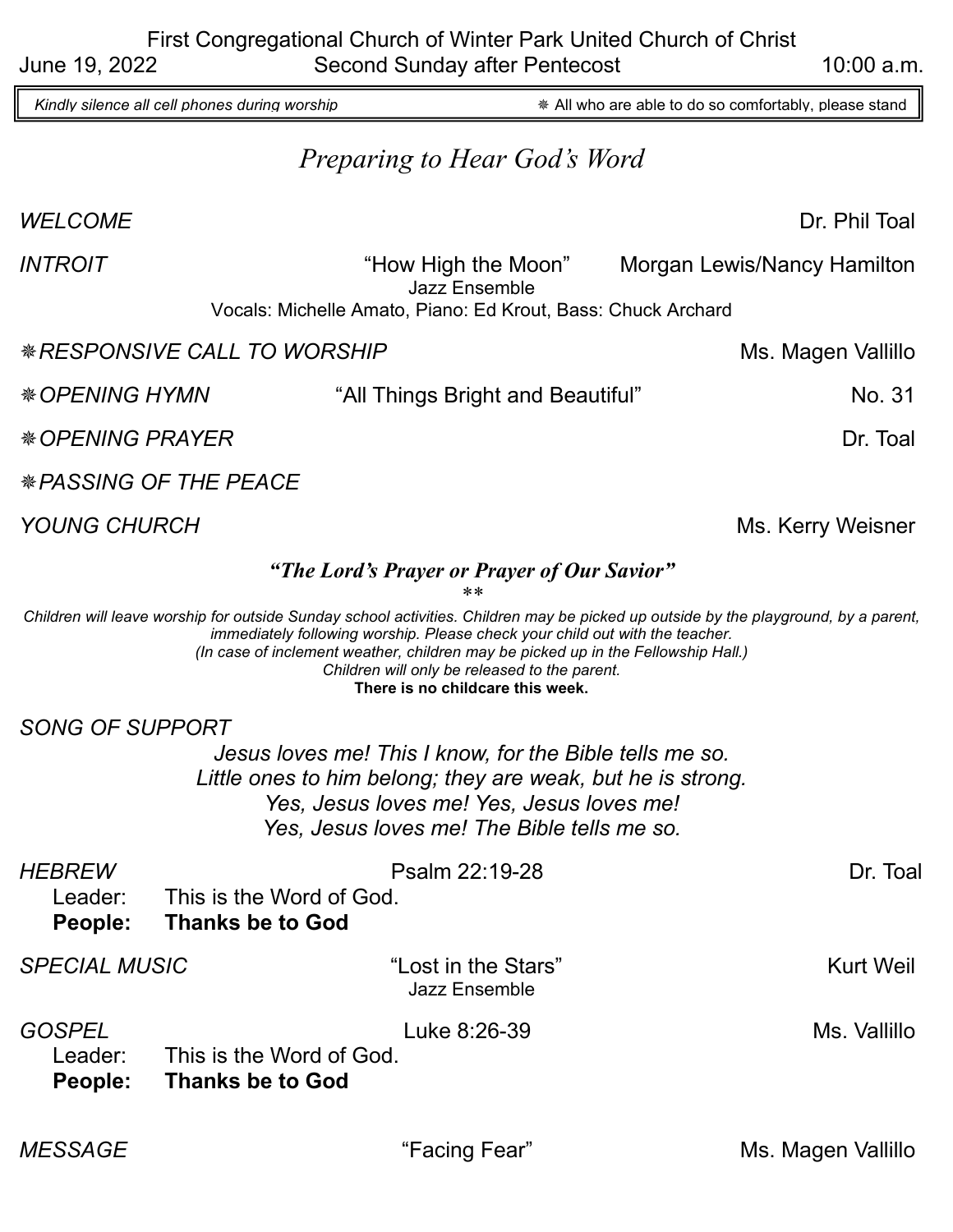# *Responding to God's Word*

| CALL TO PRAYER/JOYS AND CONCERNS   | Ms. Vallillo                                                                                                                                                                |               |
|------------------------------------|-----------------------------------------------------------------------------------------------------------------------------------------------------------------------------|---------------|
| <b>SILENT AND PASTORAL PRAYERS</b> |                                                                                                                                                                             |               |
| <b>CALL TO OFFERING</b>            |                                                                                                                                                                             | Dr. Toal      |
| <b>Offertory</b>                   | Van Morrison                                                                                                                                                                |               |
| *Doxology (Old Hundredth)          | <b>Jazz Ensemble</b>                                                                                                                                                        |               |
|                                    | Praise God from whom all blessings flow,<br>Praise God all creatures here below,<br>Praise God for all that love has done,<br><b>Creator, Christ, and Spirit One. Amen.</b> |               |
| * Prayer of Dedication             |                                                                                                                                                                             | Dr. Toal      |
| <i><b>* CLOSING HYMN</b></i>       | "O God of Love, O God of Peace"                                                                                                                                             | No. 571       |
| <b><i>*BENEDICTION</i></b>         |                                                                                                                                                                             | Ms. Vallillo  |
| <b>POSTLUDE</b>                    | "I've Got the World on a String"<br><b>Jazz Ensemble</b>                                                                                                                    | Arlen/Koehler |

#### **In Celebration**

The flowers on the altar are given by Curtis and Barbara Hughes in celebration of their 63rd wedding anniversary.

The red rose on the altar is in celebration of the birth of Maxwell Clark Sprinkel, son of Clark and Jennifer Sprinkel and grandson of Sarah Sprinkel.

Today we celebrate and honor all the men who play, or have played, a vital role in the growth of our younger generation. You do not have to be a father to have an impact on the lives of our children. Enjoy this day!



COME AND JOIN US FOR COFFEE HOUR immediately following worship in Fellowship Hall.

#### **PRESCHOOL APPLICATIONS ARE STILL BEING ACCEPTED FOR THE 2022/2023 SCHOOL YEAR**

Please contact the Preschool office at 407-628-5427, or email the Preschool Director, Brandi Crawford-Lavoie, at [bclavoie@fccwp.org](mailto:bclavoie@fccwp.org)

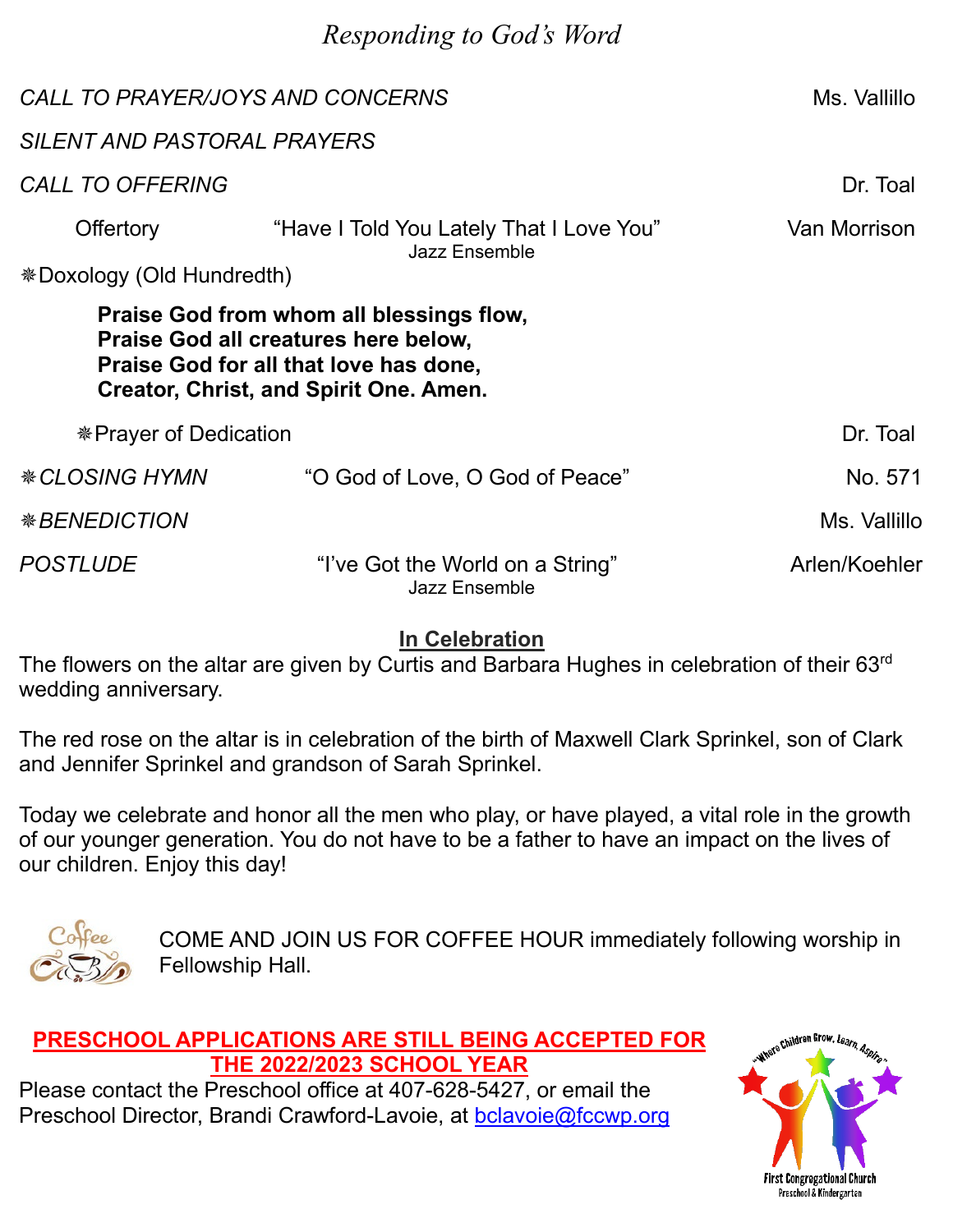# **RESTOCK THE FOOD PANTRY!**



Don't forget to bring in *non-perishables* to help restock the food pantry! Shop the BOGO's (Buy-One-Get-One). Only **in-date**

non perishables. Canned goods, shelf stable milk, cereal, pasta, juice, etc.

**SUMMER IS HERE AND KIDS WILL BE AT HOME ALONE – Think about individaul servings of Mac** 



### **'n Cheese, Ramen Noodles, Canned Spaghetti-o's, Peanut Butter Crackers, Juice Boxes, Applesauce or Fruit Cups, etc.**

You can also donate money to the food pantry for the purchase of fresh fruit and vegetables by dropping a check in the office or offering plate, scanning the QR code to the right, or following this link:

[https://www.eservicepayments.com/cgi-bin/Vanco\\_ver3.vps?appver3=Fi1giPL8kwX\\_Oe1AO50jRn3ZO6baZoDYDZZU-](https://www.eservicepayments.com/cgi-bin/Vanco_ver3.vps?appver3=Fi1giPL8kwX_Oe1AO50jRn3ZO6baZoDYDZZU-ScqxajHO3iVYxvvxhHjRfLOeq662EvVVAEjqawDomKT1pbouaMO7tFqWn5XxZIUYLez7k4=)[ScqxajHO3iVYxvvxhHjRfLOeq662EvVVAEjqawDomKT1pbouaMO7tFqWn5XxZIUYLez7k4=](https://www.eservicepayments.com/cgi-bin/Vanco_ver3.vps?appver3=Fi1giPL8kwX_Oe1AO50jRn3ZO6baZoDYDZZU-ScqxajHO3iVYxvvxhHjRfLOeq662EvVVAEjqawDomKT1pbouaMO7tFqWn5XxZIUYLez7k4=)

# **ELIZABETH R. HOOKER RESEARCH PROJECT : KICK-OFF MEETING**

**When: June 21, 2022 Time: 7:00 p.m. Where: via ZOOM:**  Join Zoom Meeting <https://us02web.zoom.us/j/6191176587?pwd=ajc2dzJHazYrMHc4T1pCQStqaVdMdz09>

**WHAT WE KNOW**: Elizabeth Robbins Hooker was the wife of the first pastor of First Congregational Church of Winter Park, Reverend Edward Payson Hooker, and that she initiated the first meeting of the Winter Park Library (Winter Park Circulating Library Association) in her home on December 9, 1885. Beyond that, very little has been excavated about Mrs. Hooker until now. After performing a cursory search, Lizzie appears to be a fascinating individual with a wonderful story. Afterall, one of her very best friends and bridesmaids was noted feminist and author Elizabeth Stuart Phelps. Uncovering Lizzie Robbins Hooker's story will provide a narrative and clarity not only for the archives of First Congregational Church of Winter Park, but also "HerStory" will be eagerly embraced by Winter Park Library and Rollins College. Telling Lizzie's story will explore the 19th century feminist narrative.

Our first meeting will be a spirited roundtable to explore 19th Century Winter Park. Invited experts who will wish us well on our journey are:

- Rick Baldwin, CEO, President of Baldwin Brothers Cremation Society and Founder of Baldwin Fairchild Funeral Homes and Cemeteries of Orlando
- Professor Ashley French, Women's Studies Department, Rollins College
- Dr. Jack Lane, Alexander Weddell Professor of American History, Emeritus, and Rollins College **Historian**
- Randy Noles, CEO, Publisher, Editor of Winter Park Magazine
- Dr. Wenxian Zhang, Professor and Head of Archives & Special Collections at Olin Library, Rollins College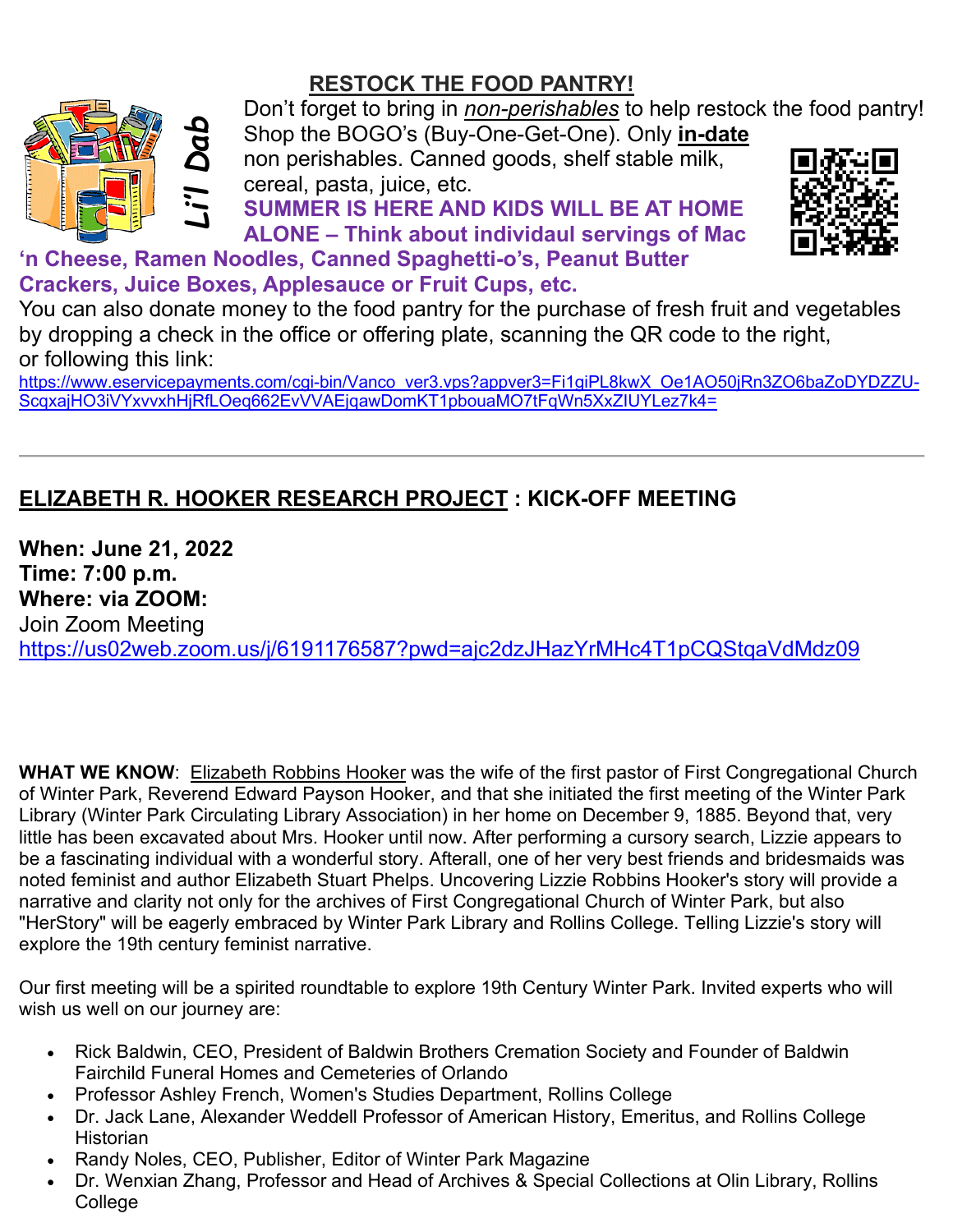Suggested Readings for our first meeting as of May 28, 2022: Rollins College Centennial History: A Story of Perseverance (1885-1985) by Dr. J. Lane [HISTORY - Winter Park Magazine](https://winterparkmag.com/history/) by Randy Noles A special thanks to Donna Borko, First Congregational Church of Winter Park Historian, for the only existing biographical sketch of Elizabeth (Robbins) Hooker prepared in 1983 and located in the church archives.

Interesting documents:

**"The approaching marriage of Rev. Mr. Hooker, of Middlebury, to Miss Lizzie Robbins, adopted daughter of Professor Robbins, is exciting considerable interest in Middlebury. Miss Phelps, author of the " Gates Ajar," is to be one of the bridesmaids." The Burlington Free Press Burlington, Vermont 01 Sep 1871, Fri • Page 3**

\*\*\*\*\*\*\*

#### **The obituary of Mrs. Elizabeth (Robbins) Hooker.**

OBITUARY. MRS. ELIZABETH (ROBBINS) HOOKER. As announced in last week's Register, Mrs. Elizabeth Hooker, widow of Rev. Edward P. Hooker, died in Dorchester, Mass., on July 29, at the age of 67 years. Mrs. Hooker had been ill with various complaints for the past two years and was also suffering from the results of a broken hip. Mrs. Hooker was originally Miss Elizabeth Robbins of Middlebury and was the niece and fosterdaughter of Prof. Renselaer David Chanceford Robbins, who half a century ago was a great factor in the life and activities of Middlebury college. After his graduation from Middlebury in 1835 at the head of a class of 34, Prof. Robbins taught school in Georgia and Royalton, this state, from 1835 to 1837 and in the Andover (Mass.) Theological seminary from 1837 to 1841. Next he was a tutor in Middlebury for two years, after which he served as librarian at Andover until 1848 when he returned to Middlebury and assumed charge of the Greek and Latin departments of his Alma Mater. In 1866 Prof. Robbins resigned the Latin chair and was succeeded by the late Prof. Solon Albee, class of 1851. Mrs. Hooker was known in her youth here as Miss Lizzie Robbins and was one of the most beautiful and popular young ladies of her time. She was a friend to all the young folks and they were all friends to her. On September 6, 1871, Miss Robbins was married in the Middlebury Congregational church to Rev. Edward Payson Hooker, a graduate of Middlebury in the class of 1855, and who was at that time pastor of the church in which he was married, and which position he held from 1870 to 1880. Later, from 1880 to 1883 Mr. Hooker was pastor of a church at Lawrence, Mass., and at Winter Park, Florida, he held a similar position from 1883 to 1898 and was president of Rollins College at Winter Park from 1885 to 1892. During the years 1857 and 1858 Prof. Hooker acted as a tutor at Middlebury and in addition to the ordinary degrees in course, he was given the degree of Doctor of Divinity by his Alma Mater in 1881. Dr. Hooker died in Marshfield, Mass., six years ago and was buried in Middlebury in the West cemetery. The remains of his widow were brought here last Thursday afternoon and placed beside those of her husband, funeral services having been held in the chapel of Mt. Vernon Congregational church at Dorchester on the afternoon of Wednesday, July 31. There were six children born to Mr. and Mrs. Hooker, and they are all alive and doing well.

Elizabeth birthed six (6) children, Elizabeth Robbins, Emily Griswold, Mary Stuart, David Ashley, Stuart Van Renselaer and Edward Clarendon. All were born in Vermont.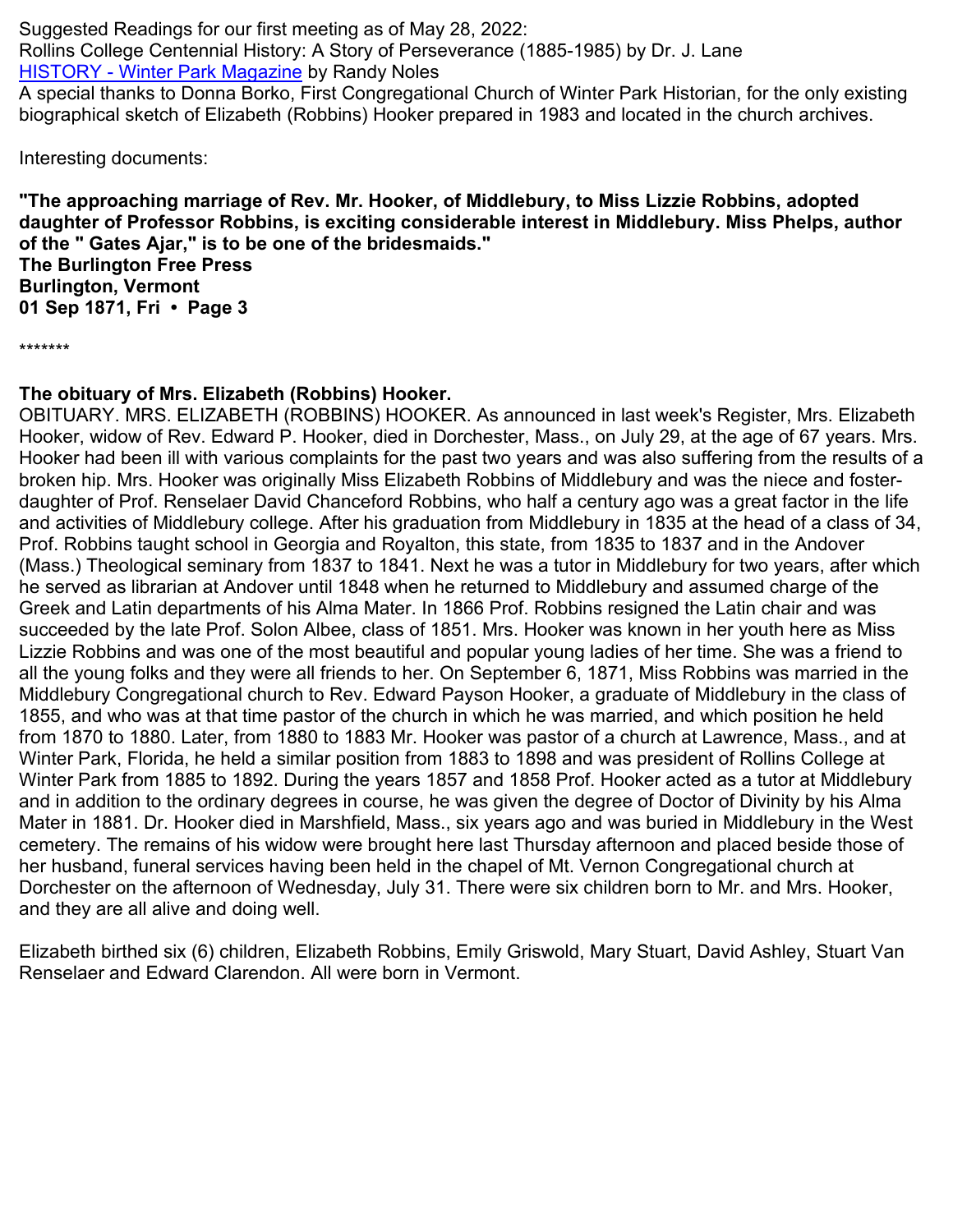#### WELCOME – MAGEN VALLILLO



Magen Vallillo grew up and was confirmed at First Congregational Church. She is a graduate of Rollins College where she majored in Psychology and minored in Philosophy and Religion. Magen and Michael Vallillo II have been married for 18 years and have two sons, Mikey III & Max. They live in the Springs neighborhood in Longwood and spend most weekends either swimming in the spring or traveling for the boys' swim meets.

Magen recently graduated from Aurora University with a Masters in Social Work. Next spring, she will graduate from Chicago Theological Seminary with a Masters in Divinity. It is her hope to receive a call through the UCC and become an ordained minister. She has completed her time in Clinical Pastoral Education where she served as a chaplain and worked with NICU, Labor and Delivery and Oncology. In her first internship she worked with survivors of sexual trafficking and in her second internship with students at a local high school. She is now employed, full-time, as a counselor of New Horizons and specializes working with children and adolescents who have experienced trauma. Eventually Magen will open her own practice and continue to serve in this way.

Magen is thrilled to be back in her home church, and she is grateful for all the support and guidance First Congregational Church, and its parishioners, have offered her and her family over the last eight months.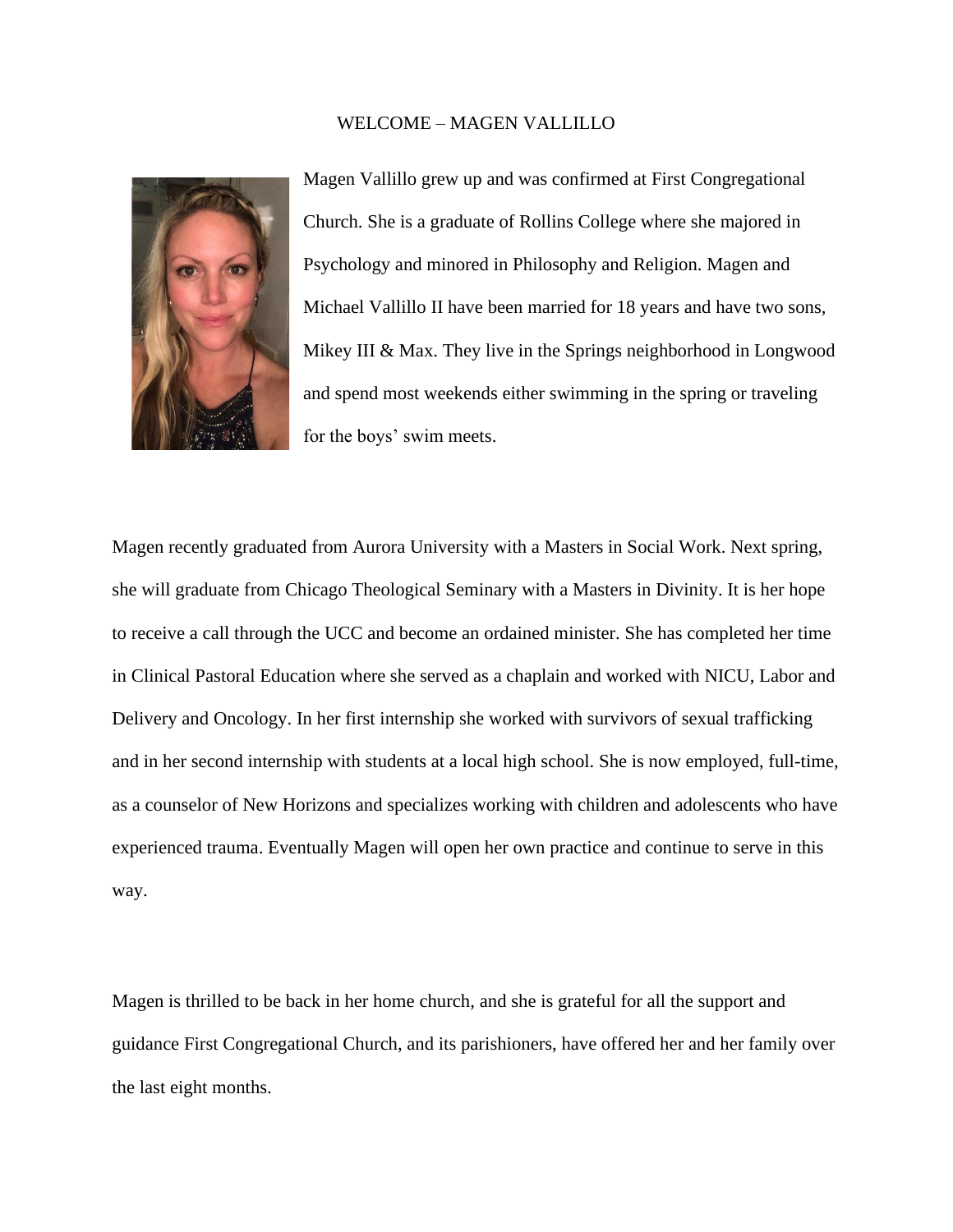# All Things Bright and Beautiful



This hymn for children is based on the first article of the Apostles' Creed: "Maker of heaven and earth." The English hymnwriter Cecil Frances Alexander was married to William Alexander, who became bishop of Ireland.

Tune: ROYAL OAK 7.6.7.6. with refrain English melody Adapt. Martin Shaw, 1915

31

From The New Century Hymnal, Copyright © 1995 The Pilgrim Press. Permission is granted for this one-time use.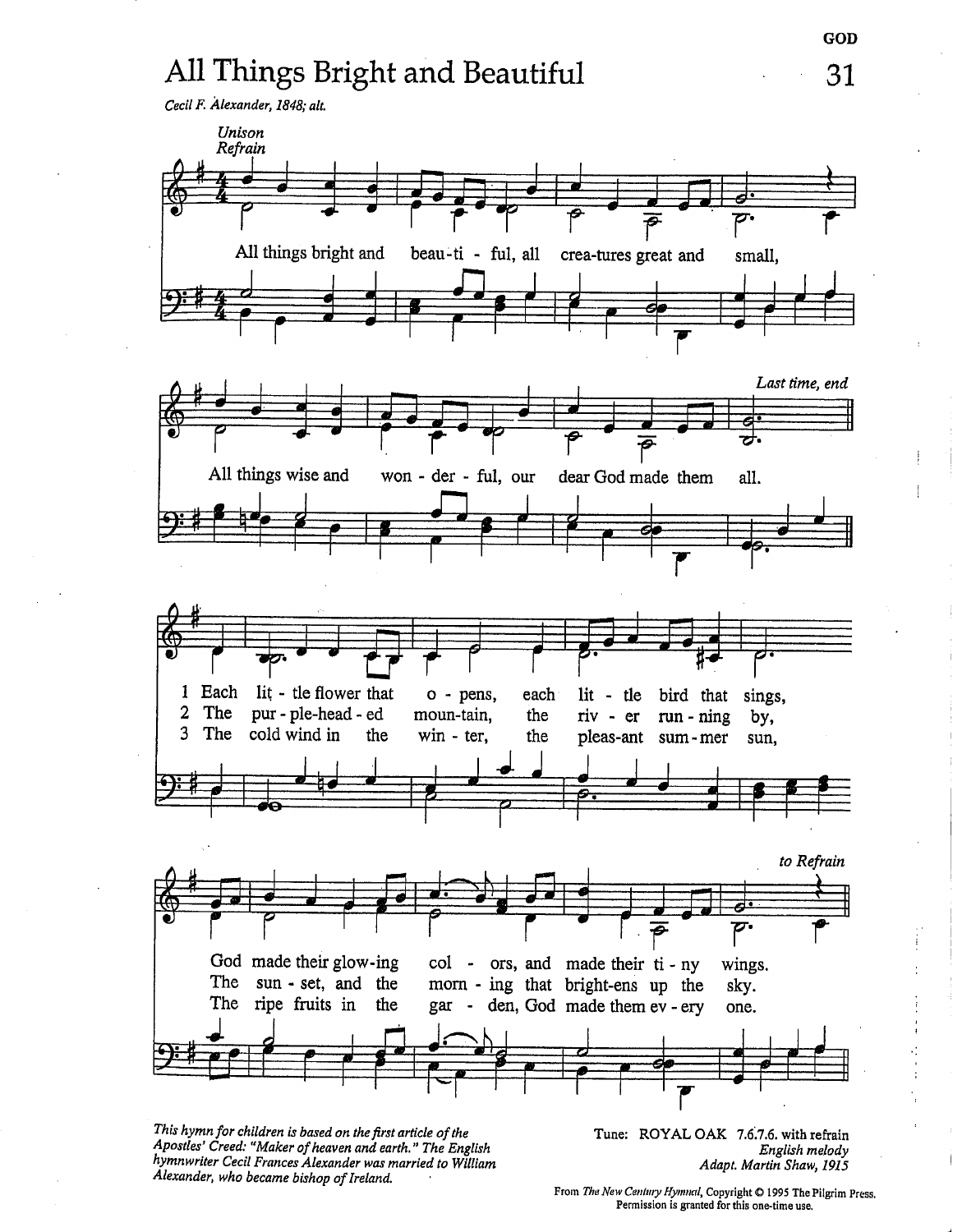

Both words and music of this hymn were composed by Henry W. Baker. A priest of the Church of England, Baker was the first committee chair for Hymns Ancient and Modern, which sold sixty million copies in fifty years.

Tune: HESPERUS L.M. (QUEBEC) Henry W. Baker, 1854

From The New Century Hymnal, Copyright © 1995 The Pilgrim Press Permission is granted for this one-time use.